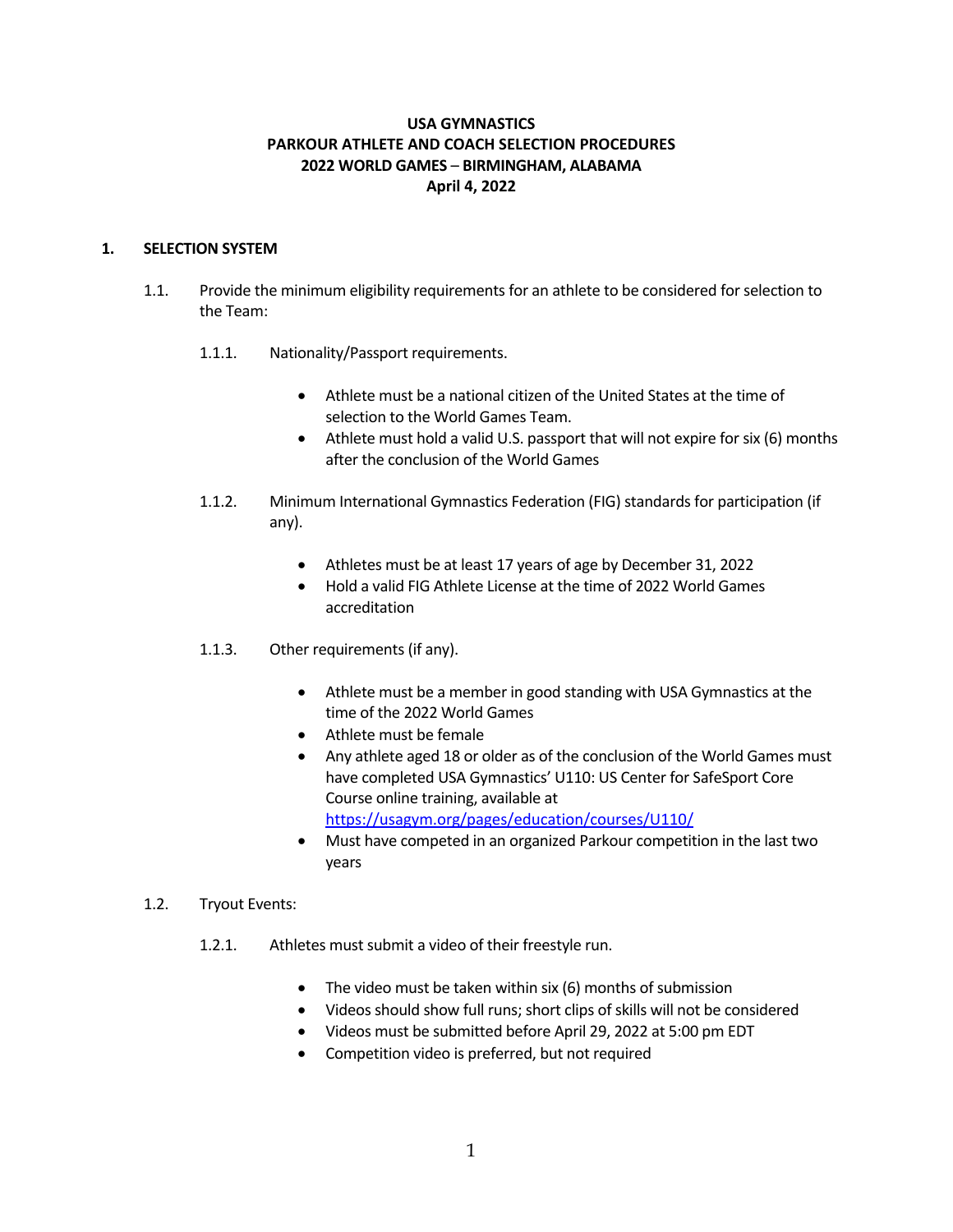- 1.2.2. Athletes must submit competition results.
	- At least one (1) set of competition results is required
	- Only results from 2020-2022 will be accepted
	- Results must state if they are from preliminary competition or finals, if applicable
	- Results should include:
		- a. Freestyle: Score, final placement; including total number of participants
	- Results must state date, location and name of competition. Video of competition is preferred but not required.
	- Results must be verifiable
	- Results must be submitted before Wednesday, April 29<sup>th</sup> 5:00pm EDT
- 1.3. Provide a comprehensive, step-by-step description of the method that explains how athletes will go through the selection process (include maximum Team size):
	- 1.3.1. Athletes will be named to the World Games team by the Selection Committee based on discretionary selection criteria (see section 2).
	- 1.3.2. The World Games team is comprised of one (1) female who may compete in both the speed and freestyle competitions.
	- 1.3.3. Maximum of one (1) non-traveling alternate.
- 1.4. Petition Procedures:
	- 1.4.1. No Petitions will be accepted.

### **2. DISCRETIONARY SELECTION**

- 2.1. List the discretionary criteria and explain how they will be used (if any):
	- 2.1.1. The following three (3) criteria will be evaluated based on performance in submitted video. Criteria are equally weighted.
		- Connections between Parkour and acrobatic moves
		- Difficulty and variation of Parkour moves highlighted by the use of obstacles during the run commensurate with World-level competitors
		- Difficulty and variation of Acrobatic moves throughout the run to show flow and mastery commensurate with World-level competitors
	- 2.1.2. The following four (4) criteria will be evaluated based on previous competition results. Criteria are equally weighted.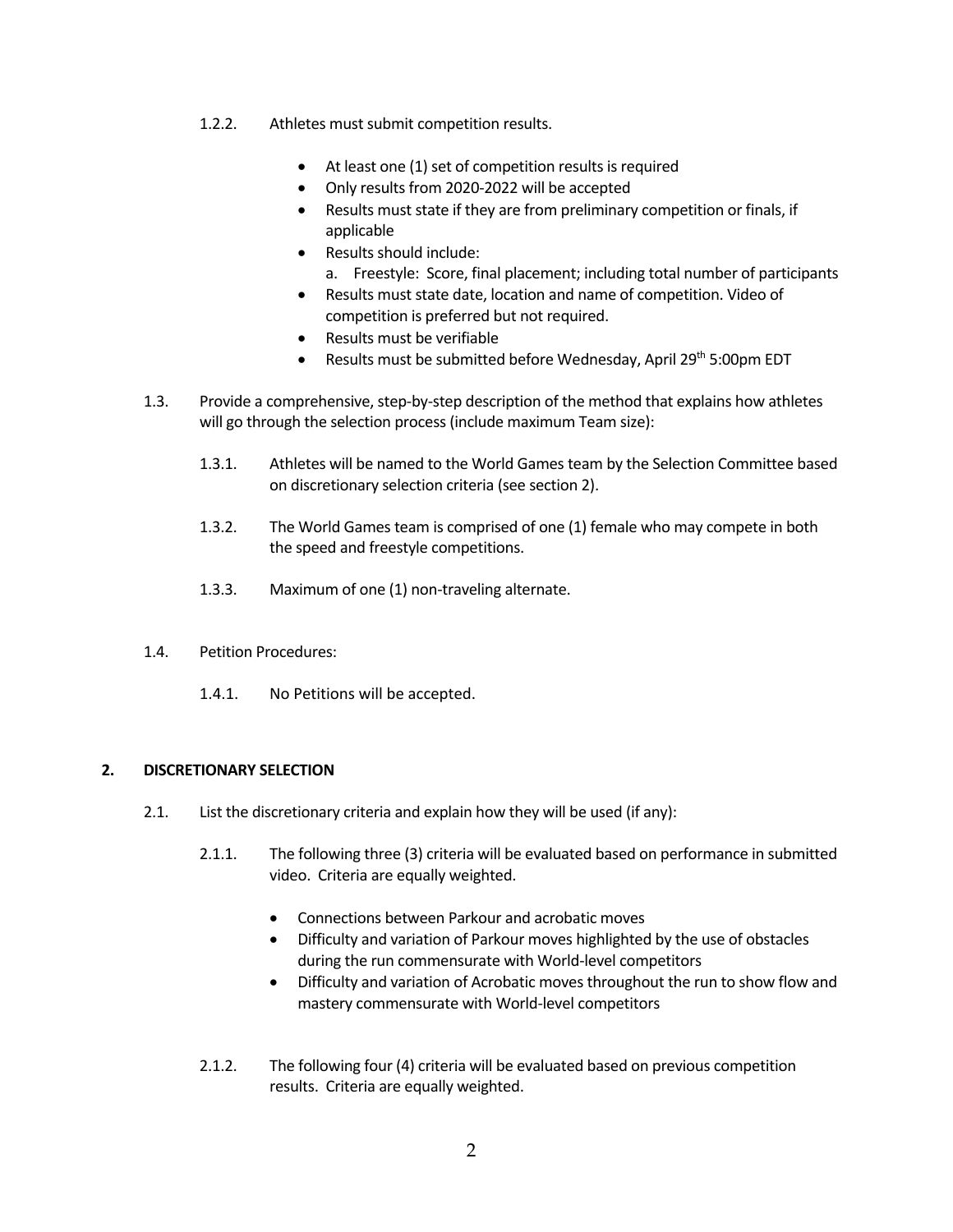- Experience: Number and type of competitions in 2020-2022
- Performance and ranking from those events
- Quality of the competitive field
- Consistency: ranking at multiple events
- 2.2. Provide the name of the committee that will be responsible for making discretionary selections, along with a complete list of the members' titles currently serving on the committee:

Selection Committee:

- Parkour Expert
- Coach or Athlete Representative
- Athlete Representative
- USA Gymnastics Representative (voice, no vote)
- 2.3. Specify the process that will be used to identify and handle any potential conflicts of interest involving a member of the committee:

USA Gymnastics Conflict of Interest Guide for Athlete Selection defines the process that is used to handle any potential conflicts of interest. https://usagym.org/PDFs/Pressbox/Selection%20Procedures/conflictinterest.pdf

In the event that any Selection Committee member has a conflict of interest or is unable to fulfill the obligations of the Selection Committee or continue for any reason, the Chief Programs Officer will name a replacement.

#### **3. REMOVAL OF ATHLETES**

- 3.1. An athlete who is selected to the team by the Selection Committee may be removed for any of the following reasons, as determined by USA Gymnastics:
	- 3.1.1. Voluntary withdrawal. Athlete must submit a written letter to USA Gymnastics Chief Programs Officer.
	- 3.1.2. Injury or illness **which inhibits peak performance** as certified by a physician and verified by USA Gymnastics medical staff. If an athlete refuses verification of his/her illness or injury by a physician, his/her injury will be assumed to be disabling and he/she may be removed.
	- 3.1.3. Failure to participate in Mandatory Training and/or Competition as defined in Section 11 of these procedures.
	- 3.1.4. Violation of USA Gymnastics Safe Sport Policy or Code of Ethical Conduct which may be found online at:

https://usagym.org/pages/education/safesport/conduct.html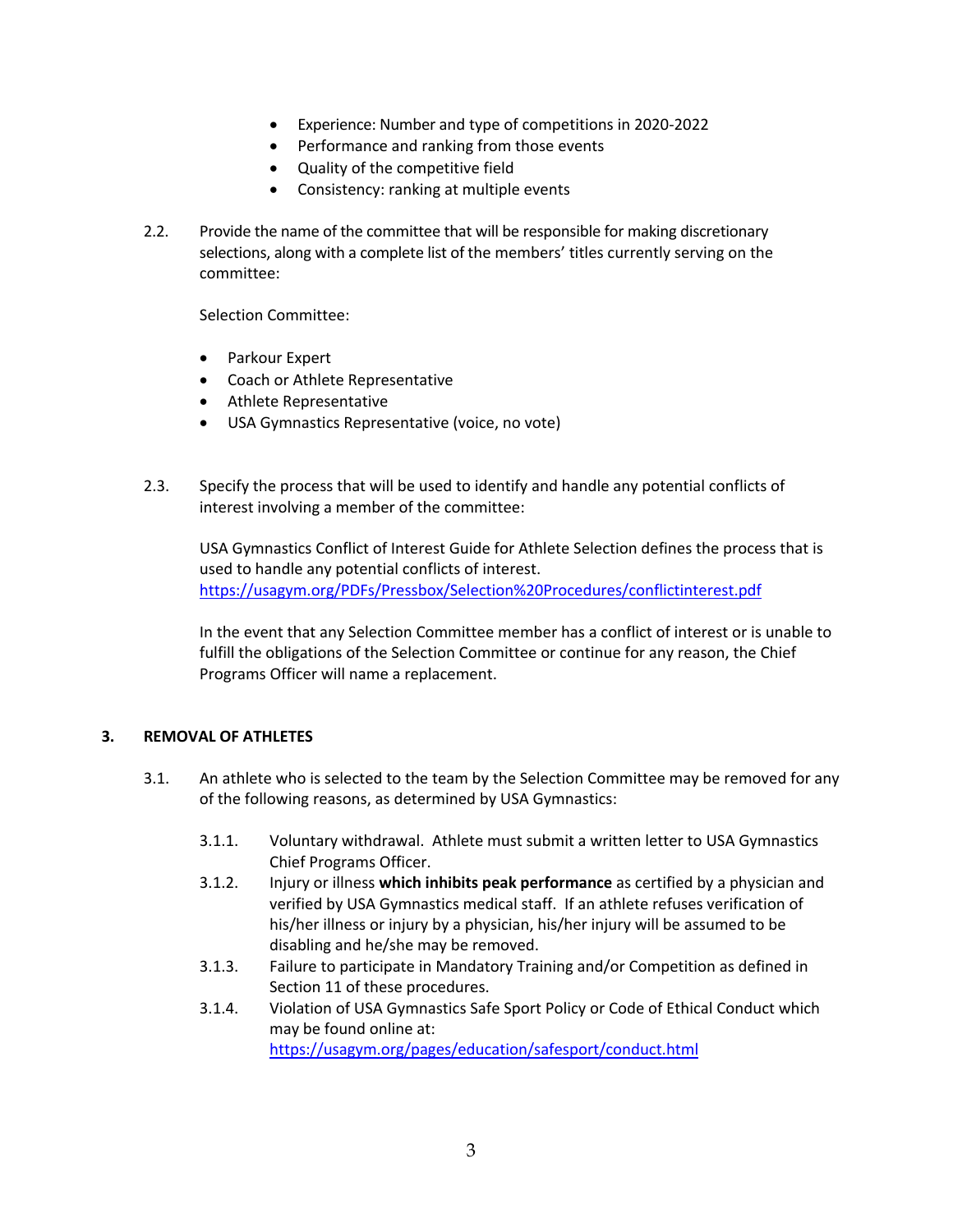- 3.2. Removal may only occur by action of the President of USA Gymnastics after consultation with the Chief Programs Officer and an Athlete Representative appointed by the USA Gymnastics Athlete's Council, and an interview with the athlete and his/her coach. An athlete who is removed from the team pursuant to this provision has the right to a hearing per USA Gymnastics Grievance Policy.
- 3.3. An athlete may be removed from the Team for an adjudicated violation of World Anti-Doping Agency (WADA), International Federation (IF), United States Anti-Doping Agency (USADA), International World Games Association (IWGA), and/or United States Olympic and Paralympic Committee (USOPC) anti-doping protocol, policies and procedures, as applicable. In such instances, the adjudication process will be managed by the United States Anti-Doping Agency.

# **4. REPLACEMENT OF ATHLETES**

4.1. Describe the process by which the replacement pool of athlete(s) will be identified:

Should a team member be removed or withdrawn, the alternate of the same gender will be named to the World Games team, according to FIG rules.

#### **5. COACH SELECTION**

- 5.1. The coaches for the 2022 World Games Team must meet the following minimum criteria:
	- Be a current professional member of USA Gymnastics in good standing
	- Be in good health and able to withstand the physical rigors of traveling with and working with the team
	- Be available for the entire duration of the competition, including any mandatory training specified in section 11
	- Hold a valid FIG coaching license
	- Have thorough knowledge of FIG rules
- 5.2. Coaches will be selected according to the number of credentials available to the team and limited to one (1) coach per gender, based on the following criteria:
	- Personal Coach of an athlete named to the 2022 World Games team.
	- Previous International coaching experience
- 5.3. Removal of Coach:
	- 5.3.1. A coach who is selected to the team by the Selection Committee may be removed for any of the following reasons, as determined by USA Gymnastics:
		- Voluntary withdrawal; coach must submit a written letter to the USA Gymnastics Chief Programs Officer.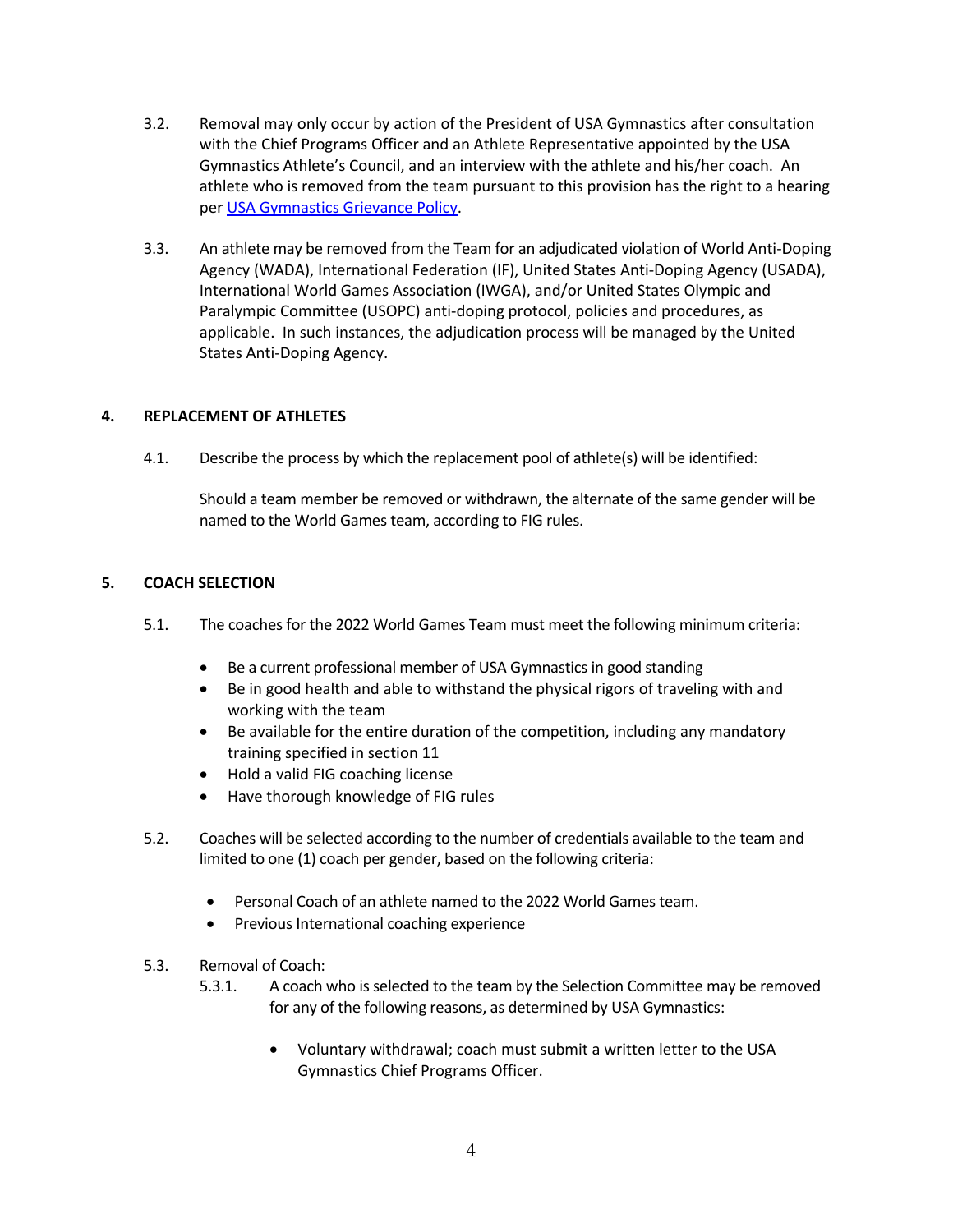- Injury or illness as certified by a physician (or medical staff) approved by USA Gymnastics. If the individual refuses verification of his/her illness or injury by a physician (or medical staff) approved by USA Gymnastics, his/her injury will be assumed to be disabling and he/she may be removed.
- Violation of the USA Gymnastics' Safe Sport Policy or Code of Ethical Conduct, which can be found here https://usagym.org/pages/education/safesport/conduct.html
- The Coach no longer meets the criteria in 5.1. or 5.2
- 5.3.2. A coach who is removed from the team pursuant to this provision has the right to a hearing per USA Gymnastics Grievance Policy.

# **6. SUPPORTING DOCUMENTS**

USA Gymnastics will retain the approved Selection Procedures and all supporting documents, including scouting or evaluation forms, etc., and data from the selection process for six (6) months past the date of the conclusion of the World Games.

#### **7. REQUIRED DOCUMENTS**

The following documents are required to be adhered to by athletes and coaches as a condition of being named to the 2022 World Games Team and can be found online at: https://usagym.org/pages/education/safesport/conduct.html

USA Gymnastics Safe Sport Policy USA Gymnastics Code of Ethical Conduct

#### **8. PUBLICITY/DISTRIBUTION OF PROCEDURES**

USA Gymnastics approved Selection Procedures (complete and unaltered) will be posted/published by USA Gymnastics in the following locations:

8.1. USA Gymnastics Website: www.usagym.org

#### **9. DATE OF NOMINATION**

The 2022 World Games team will be announced May 15, 2022.

#### **10. MANDATORY TRAINING AND/OR COMPETITION**

Specify the location, schedule and duration of mandatory training and/or competition:

• Birmingham, Alabama: July 7-12, 2022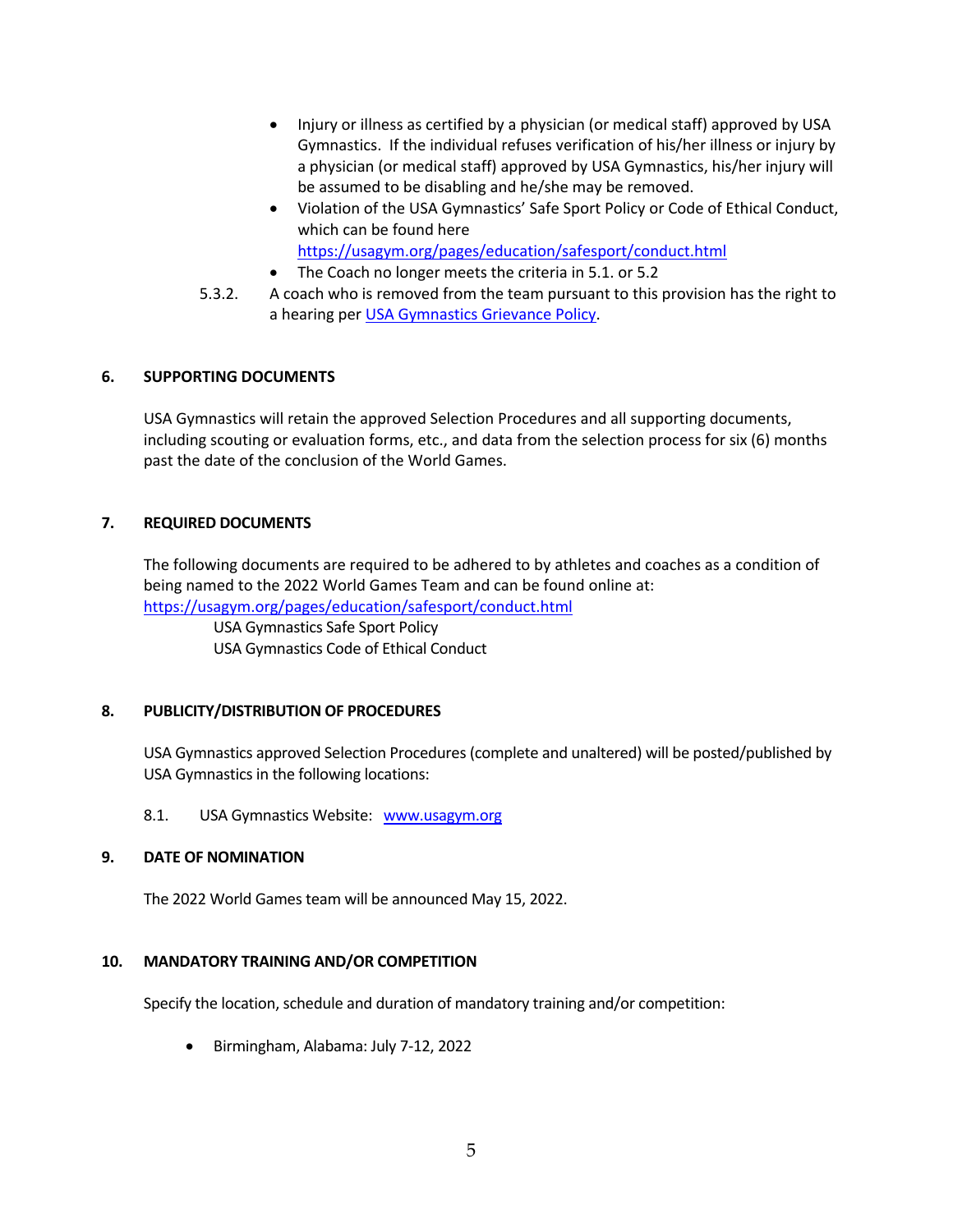#### **11. ANTI-DOPING REQUIREMENTS**

Athletes must adhere to all WADA, FIG, IWGA, USADA and USOPC anti-doping protocols, policies and procedures, as applicable. This includes participation in Out-of-Competition Testing as required by the International Olympic Committee (IOC), WADA, FIG, USADA and USOPC Rules, as applicable.

#### **12. DEVELOPMENT OF SELECTION PROCEDURES**

The following committee/group (include names and titles) was responsible for creating these Selection Procedures:

Director of Program Development and Olympic Relations Mary McDaniel Chief Programs Officer Stefanie Korepin and Stefanie Korepin and Stefanie Korepin

#### **13. NGB/HPMO BYLAWS AND GRIEVANCE PROCEDURES**

USA Gymnastics Bylaws and Grievance Procedures can be found at: https://usagym.org/pages/aboutus/pages/governance.html

#### **14. INTERNATIONAL DISCLAIMER**

These procedures are based on FIG rules and regulations as presently known and understood. Any change in the selection procedures caused by a change in FIG rules and regulations will be distributed to the affected athletes immediately. The selection criteria are based on the latest information available to USA Gymnastics. However, the selections are always subject to unforeseen, intervening circumstances, and realistically may not have accounted for every possible contingency.

If any force of nature, or force majeure, should cause the alteration or cancellation of any of the selection events listed in this document, these selection procedures will be revised, pursuant to their resubmission to the USA Gymnastics President/CEO.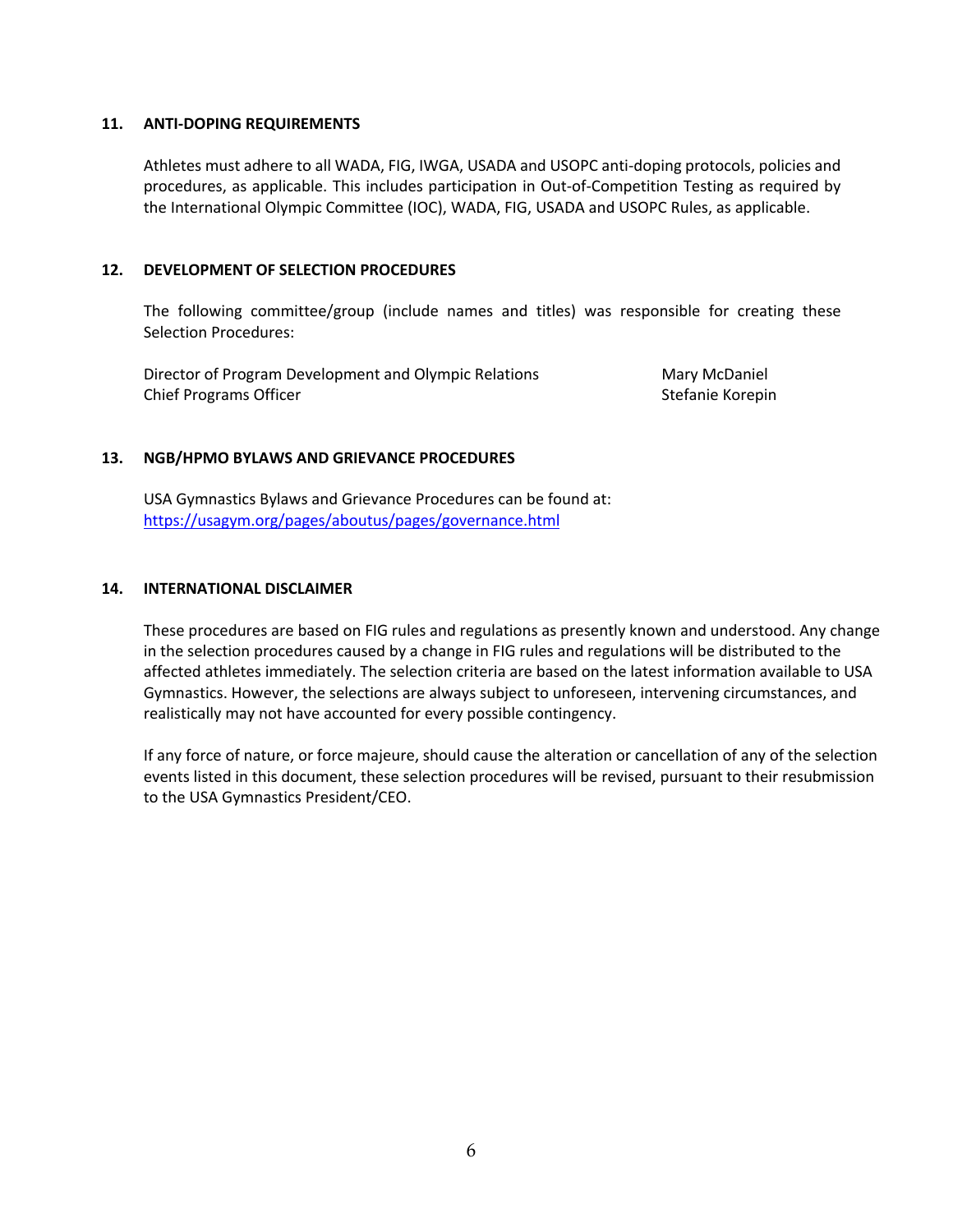7

**15. USA GYMNASTICS SIGNATURES**

**I certify that I have read and approved the Athlete Selection Procedures for the 2022 World Games Team.**

| <b>Position</b>                                           | <b>Print Name</b> | Signature      | Date        |
|-----------------------------------------------------------|-------------------|----------------|-------------|
| <b>USA Gymnastics</b><br>President/CEO                    | Li Li Leung       | ZZZ            | Apr 7, 2022 |
| <b>USA Gymnastics</b><br><b>Chief Programs</b><br>Officer | Stefanie Korepin  | Stofane Korepn | Apr 7, 2022 |
| Athlete<br>Representative                                 | Alex Renkert      |                | Apr 7, 2022 |

**Each athlete and coach participating in the process for selecting the 2022 World Games Team as outlined in these selection procedures has carefully reviewed, understands and agrees to the terms of the selection procedures. That understanding and agreement is reflected by the signature of the athlete and coach below.** 

Athlete Date Date Date Date Date Date Date

Parent (if athlete is under 18 years of age) Date

Coach **Date**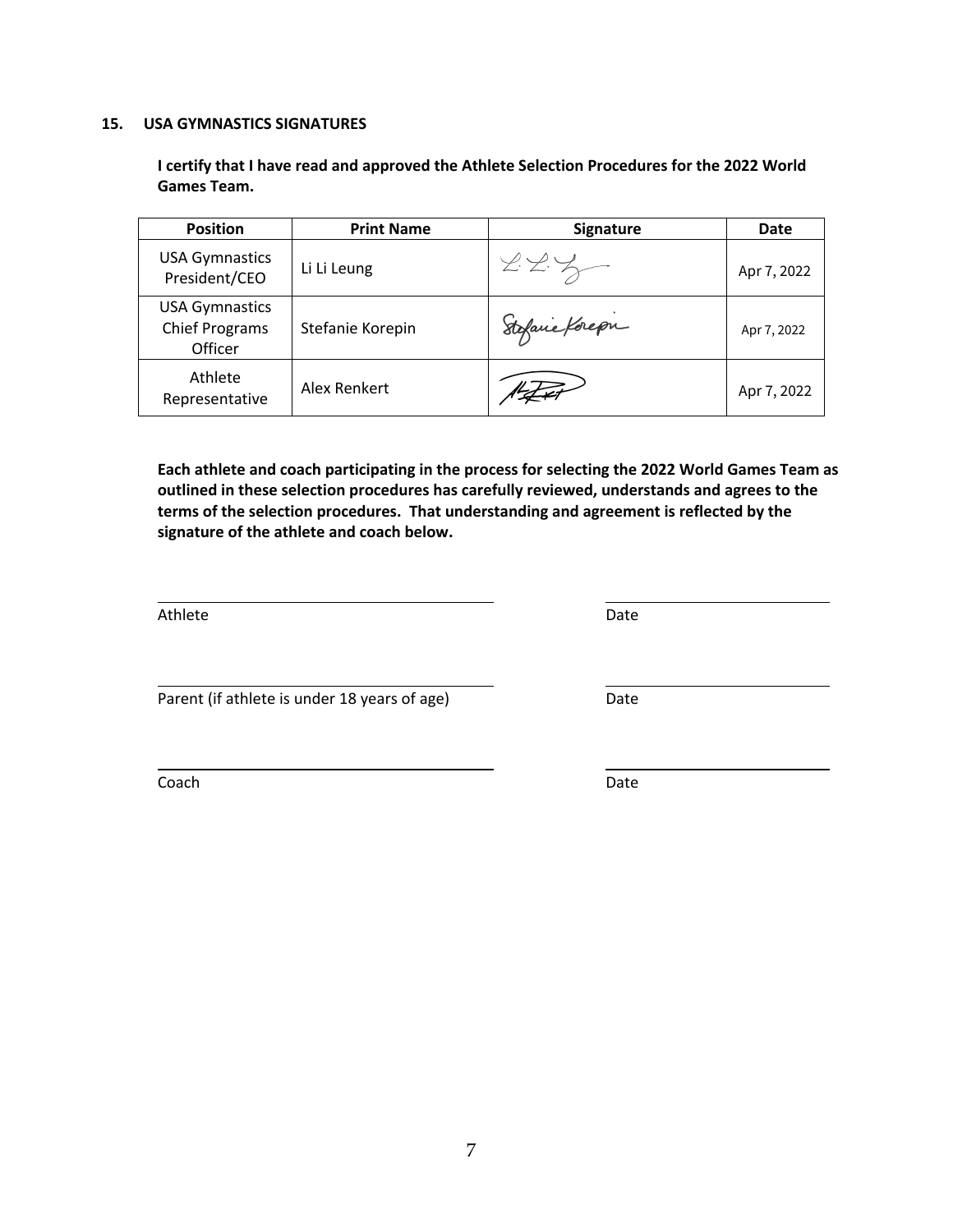# 2022 World Games Selection Procedures Parkour final

Final Audit Report 2022-04-07

| Created:        | 2022-04-04                                  |
|-----------------|---------------------------------------------|
| By:             | Mary McDaniel (mmcdaniel@usagym.org)        |
| Status:         | Signed                                      |
| Transaction ID: | CBJCHBCAABAANCmbTBsfpNgHKkeTc-bSPhwliKitGoM |
|                 |                                             |

# "2022 World Games Selection Procedures Parkour final" History

- $\Box$  Document created by Mary McDaniel (mmcdaniel@usagym.org) 2022-04-04 - 11:38:43 PM GMT- IP address: 68.50.156.144
- Document emailed to Alex Renkert (alexanderrenkert@gmail.com) for signature 2022-04-04 - 11:41:14 PM GMT
- **Email viewed by Alex Renkert (alexanderrenkert@gmail.com)** 2022-04-04 - 11:45:17 PM GMT- IP address: 74.125.212.66
- $\mathbb{Z}_{\bullet}$  Document e-signed by Alex Renkert (alexanderrenkert@gmail.com) Signature Date: 2022-04-07 - 4:23:11 PM GMT - Time Source: server- IP address: 70.60.20.42
- Document emailed to Li Li Leung (lleung@usagym.org) for signature 2022-04-07 - 4:23:16 PM GMT
- **Email viewed by Li Li Leung (lleung@usagym.org)** 2022-04-07 - 4:27:53 PM GMT- IP address: 144.121.172.42
- $\mathbb{Z}_{\Theta}$  Document e-signed by Li Li Leung (lleung@usagym.org) Signature Date: 2022-04-07 - 4:29:55 PM GMT - Time Source: server- IP address: 144.121.172.42
- Document emailed to Stefanie Korepin (skorepin@usagym.org) for signature 2022-04-07 - 4:29:56 PM GMT
- **Email viewed by Stefanie Korepin (skorepin@usagym.org)** 2022-04-07 - 4:33:27 PM GMT- IP address: 144.121.172.42
- $\mathscr{O}_\bullet$  Document e-signed by Stefanie Korepin (skorepin@usagym.org) Signature Date: 2022-04-07 - 4:36:01 PM GMT - Time Source: server- IP address: 144.121.172.42